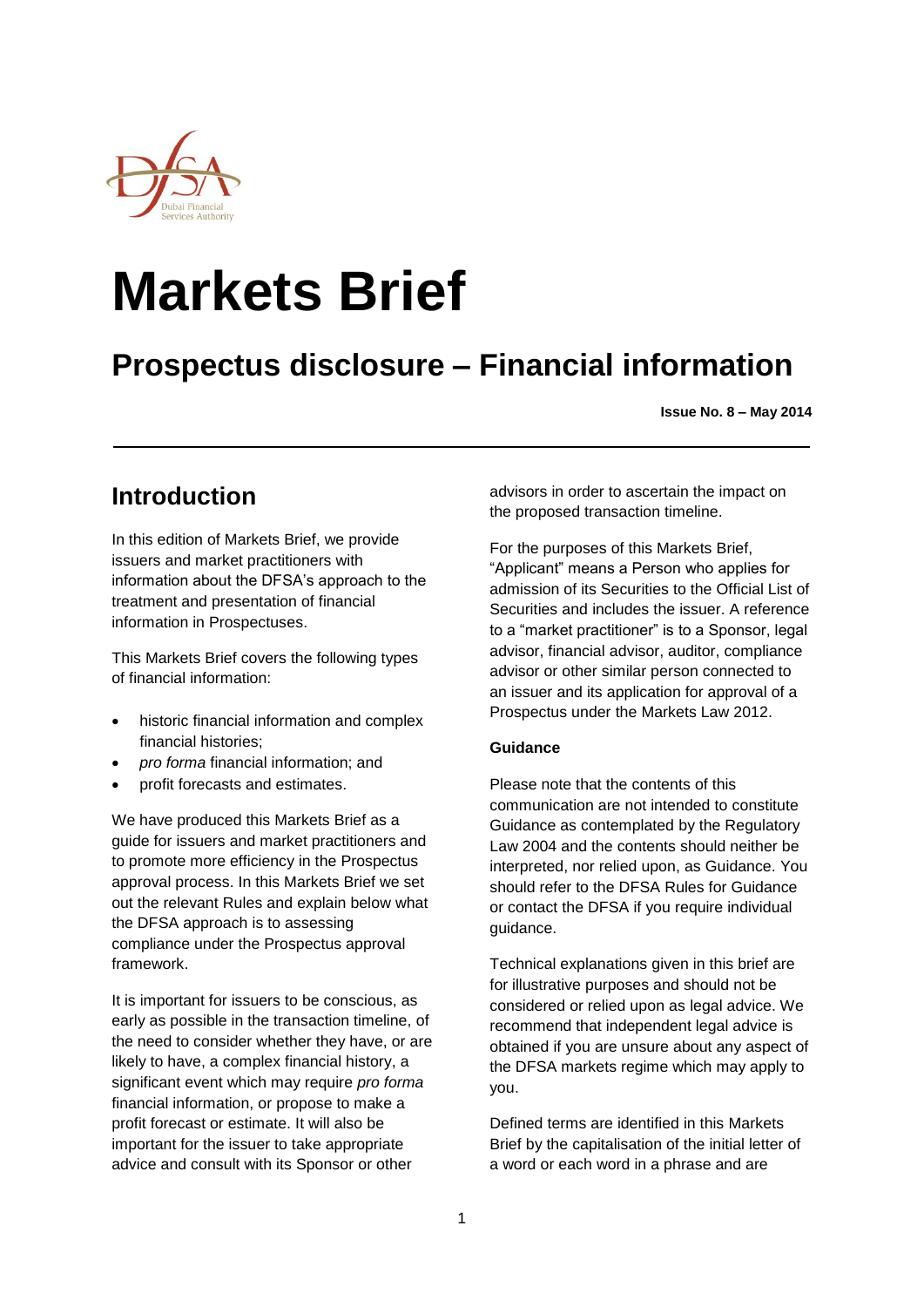defined in the Glossary Module of the DFSA Rulebook.

# **Historical financial information requirements – relevant regulation**

### **The Listing Rules**

MKT Rule 9.3.2 states that:

*"An Applicant must have published or filed audited accounts which:*

- *a) cover a prior period of three years or any other shorter period acceptable to the DFSA;*
- *b) are consolidated for the Applicant and any of its subsidiary undertakings;*
- *c) have been prepared in accordance with IFRS or other standards acceptable to the DFSA; and*
- *d) have been audited and reported on by auditors in accordance with auditing standards of the International Auditing and Assurance Standards Board (IAASB) or other standards acceptable to the DFSA."*

### **Historical financial information about the issuer**

MKT Rule APP 1(7.1) states that the contents of a Prospectus should include:

*"(a) Historical financial information covering the latest 3 financial years (or such shorter period that the issuer has been in operation) where such information in respect of each year is:*

- *(i) prepared in accordance with the IFRS or any other standards acceptable to the DFSA;*
- *(ii) audited in accordance with the standards of the IAASB or other standards acceptable to the DFSA; and*
- *(iii) independently audited or reported on as to whether or not, for the purposes of the prospectus, it gives a true and fair view, in accordance with the applicable auditing standards referred to in (ii) above."*

The last two years' audited financial information must be prepared and presented in a form consistent with that which will be adopted in the issuer's next published annual financial statements.

*"(i) If the Prospectus is dated more than nine months after the end of the last audited financial year, interim financial information:*

- *(i) covering at least the first six months of the financial year;*
- *(ii) including comparative statements for the same period in the prior financial year (except that the requirement for comparative balance sheet information may be satisfied by presenting the years end balance sheet); and*
- *(iii) if unaudited, a statement to that effect."*

Other Rules in APP 1 include:

- the maximum age of the audited financial information to be included in a Prospectus is 18 months (if the Prospectus includes audited interim financial statements), or 15 months (if the Prospectus includes unaudited interim financial statements);
- a statement that the historical financial information has been audited;
- the Prospectus should contain full information on audit reports on any historical financial information which has been refused by the auditors or if they contain qualifications or disclaimers;
- the Prospectus should contain statements as to the source of financial data which has not been extracted from the issuer's audited financial statements; and
- a description of any significant change in the financial or trading position of the issuer which has occurred since the end of the last financial period for which either audited financial information or interim financial information have been published, or an appropriate negative statement.

### **The DFSA approach**

The general requirement is that a Prospectus must include historical audited financial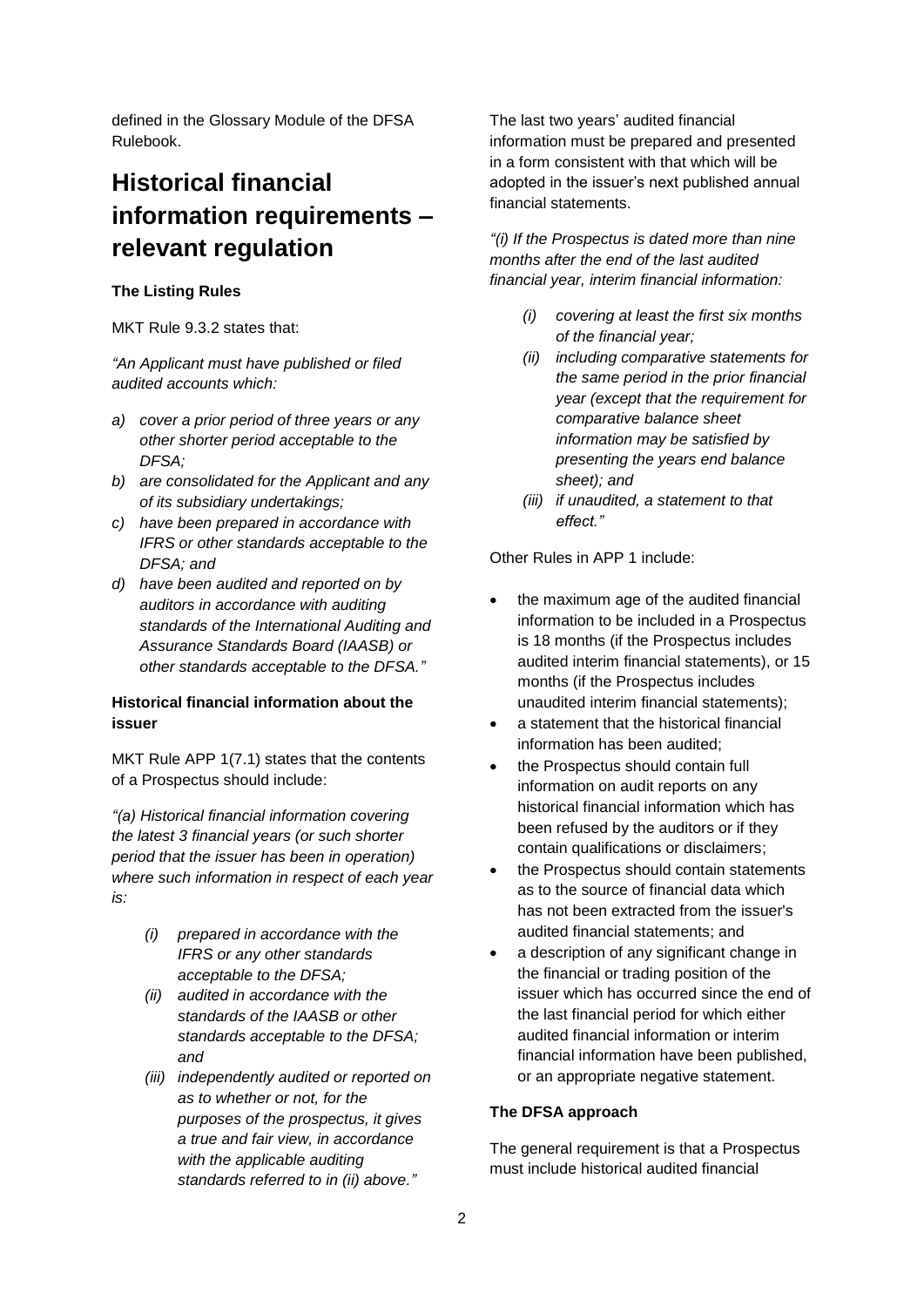information for each of the last three completed financial years. This requirement can be met by including in the Prospectus:

- a) statutory accounts for each of the last three years together with the audit reports; or
- b) special purpose financial statements containing the same information as would be set out in the statutory accounts accompanied by the auditor's report; or
- c) a combination of both of the above ensuring that all three years are presented.

The DFSA would expect a Prospectus to include audited historic financial information (as set out above) which:

- a) covers a period of three years (36 months);
- b) is consolidated, for the purposes of the Applicant and its subsidiaries;
- c) is prepared in accordance with IFRS;
- d) is audited and reported on in accordance with IAASB; and
- e) is presented for the last two financial years on the basis of the accounting policies of the Applicant to be applied to the Applicant's next published annual financial statements.

We may modify or waive MKT Rule 9.3.2 in exceptional circumstances including where we are satisfied that it is desirable in the interests of investors and that investors have the necessary information to arrive at an informed judgement about the issuer and its shares.

### **Complex financial histories**

Issuers and market practitioners should consider the implications and difficulties of preparing and presenting financial information on a business with a complex financial history. An issuer may possess a complex financial history where its existing statutory accounts do not provide a comprehensive picture to investors of the financial history of it operations for the previous three years.

In such circumstances, the DFSA considers that investors would reasonably want or expect to see the financial history of the

underlying business in order to make an informed assessment of the assets, liabilities, financial position, profits and losses, and prospects of the issuer. The DFSA would not generally modify or waive the requirement for the Prospectus to include three years' audited financial information if such statements are capable of being prepared.

The specific nature of the circumstances of an individual case means that it is not possible to prescribe specific guidance. However, in order to assist readers we have identified a number of common situations below which may lead to an issuer having a "complex financial history":

- significant acquisitions or disposals made in the relevant period;
- acquisition to be made by a newly incorporated holding company;
- a de-merger or division from an existing group; and
- a private equity-backed acquisition in the relevant period.

This list is not exhaustive.

Where a Prospectus includes an independent report on historic financial information on an issuer which has been prepared at the request of the issuer for the purpose of the Prospectus (for example, special purpose financial statements), it must include a statement by the relevant Expert (an auditor or reporting accountant) consenting to the inclusion of its independent report in the form and context in which it is to be included. The Expert, together with the Sponsor, should consider whether the disclosures in the Prospectus, such as those in the risk factors section, are consistent with the assumptions and other disclosures made in connection with the independent report.

# *Pro forma* **financial information – relevant regulation**

*Pro forma* financial information is generally required to be included in a Prospectus where there has been a significant change in the issuer's business as a result of a transaction. A significant change is generally described as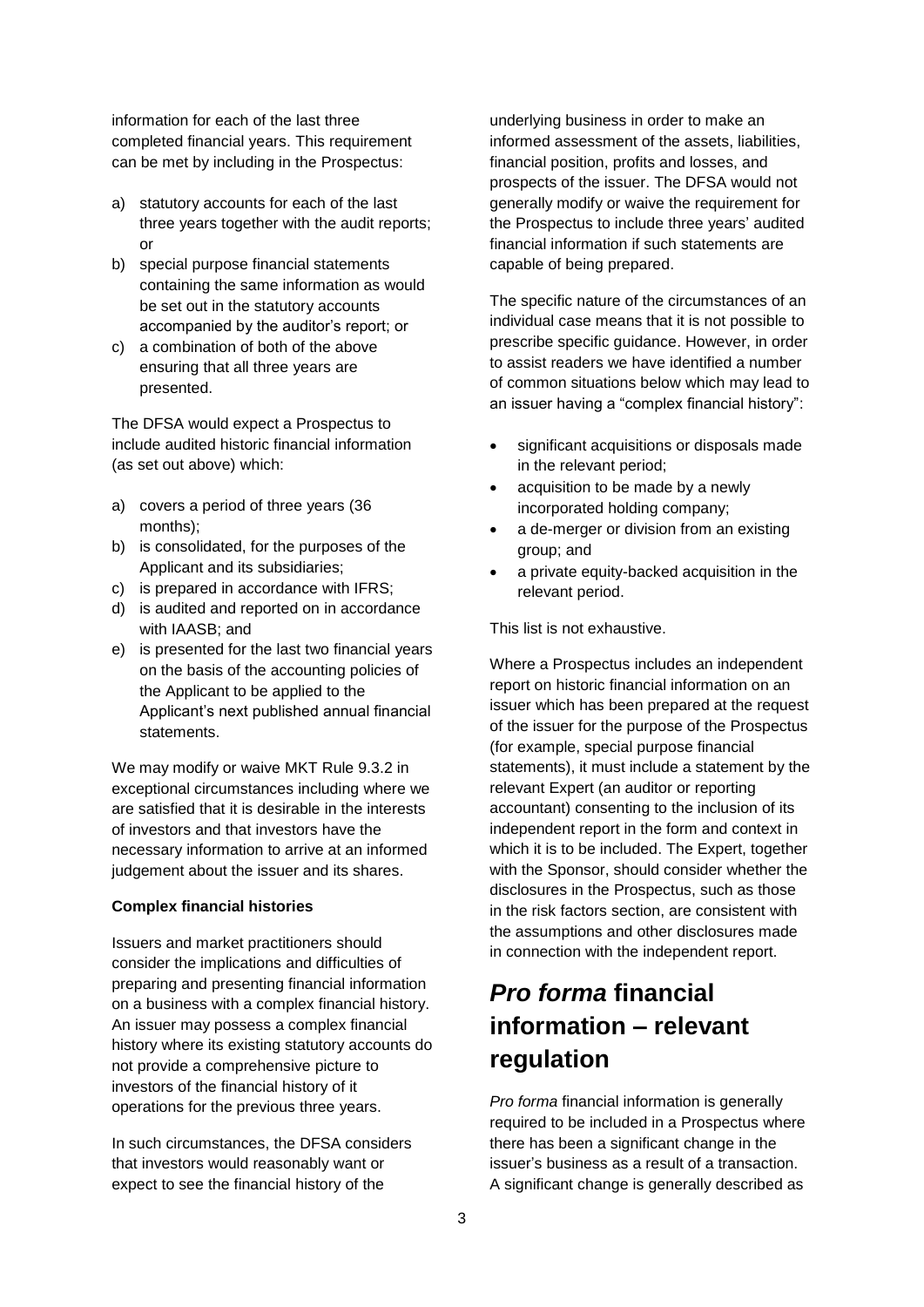a material transaction involving a variation of more than 25% in one or more indicators of size of an issuer's business (for example, total assets, revenue, profits or losses).

*Pro forma* financial information may be defined to include financial information such as net assets, profit or cash flow statements which demonstrate the impact of a transaction on previously published financial information together with explanatory notes.

#### **The DFSA approach**

There is no DFSA requirement mandating an issuer to include *pro forma* financial information in a Prospectus. However, it is the DFSA's view that - in circumstances where there has been a significant change in the issuer's business (for example, a significant acquisition or disposal) - investors would reasonably expect to see *pro forma* financial information demonstrating the impact of such a change on the issuer's previous published financial information in order to make an informed assessment of the assets, liabilities, financial position, profits and losses, and prospects of the issuer.

However, where the issuer chooses to include *pro forma* financial information in a Prospectus, the information must be reported upon by an independent accountant or auditor in accordance with a reporting framework acceptable to the DFSA.

Equally, where a Prospectus includes an independent report on *pro forma* financial information on an issuer which has been prepared at the request of the issuer for the purpose of the Prospectus, it must include a statement by the relevant Expert (an auditor or reporting accountant) consenting to the inclusion of its independent report in the form and context in which it is to be included. The Expert, together with the Sponsor, should consider whether the disclosures in the Prospectus, such as those in the risk factors section, are consistent with the assumptions and other disclosures made in connection with the independent report.

# **Profit forecasts and estimates – relevant regulation**

MKT Rule APP 1(7.2) states that:

*"If an Applicant chooses to include a profit forecast or a profit estimate in the Prospectus:*

- *(a) information about the principal assumptions upon which the issuer has based its forecast or estimate:*
	- *(i) in a manner readily understandable by investors and prepared on a basis comparable with the historical financial information; and*
	- *(ii) showing a clear distinction between assumptions about factors which the Board or senior management of the issuer can influence and assumptions about factors which are exclusively outside the influence of such Persons;*
- *(b) a report prepared by independent accountants or auditors stating that in the opinion of the independent accountants or auditors, the forecast or estimate has been properly compiled on the basis stated and that the basis of accounting used for the profit forecast or estimate is consistent with the accounting policies of the issuer; and*
- *(c) If a profit forecast in a Prospectus has been previously published, a statement setting out whether or not that forecast is still correct as at the time of the Prospectus or if the forecast is no longer valid, an explanation of why that is the case."*

#### **The DFSA approach**

A profit forecast is any form of words which expressly, or by implication, states or indicates a figure or a maximum or minimum figure for the likely level of profits or losses for the current financial period and/or financial periods subsequent to that period, or contains data from which a calculation of such a figure for future profits or losses may be made, even if